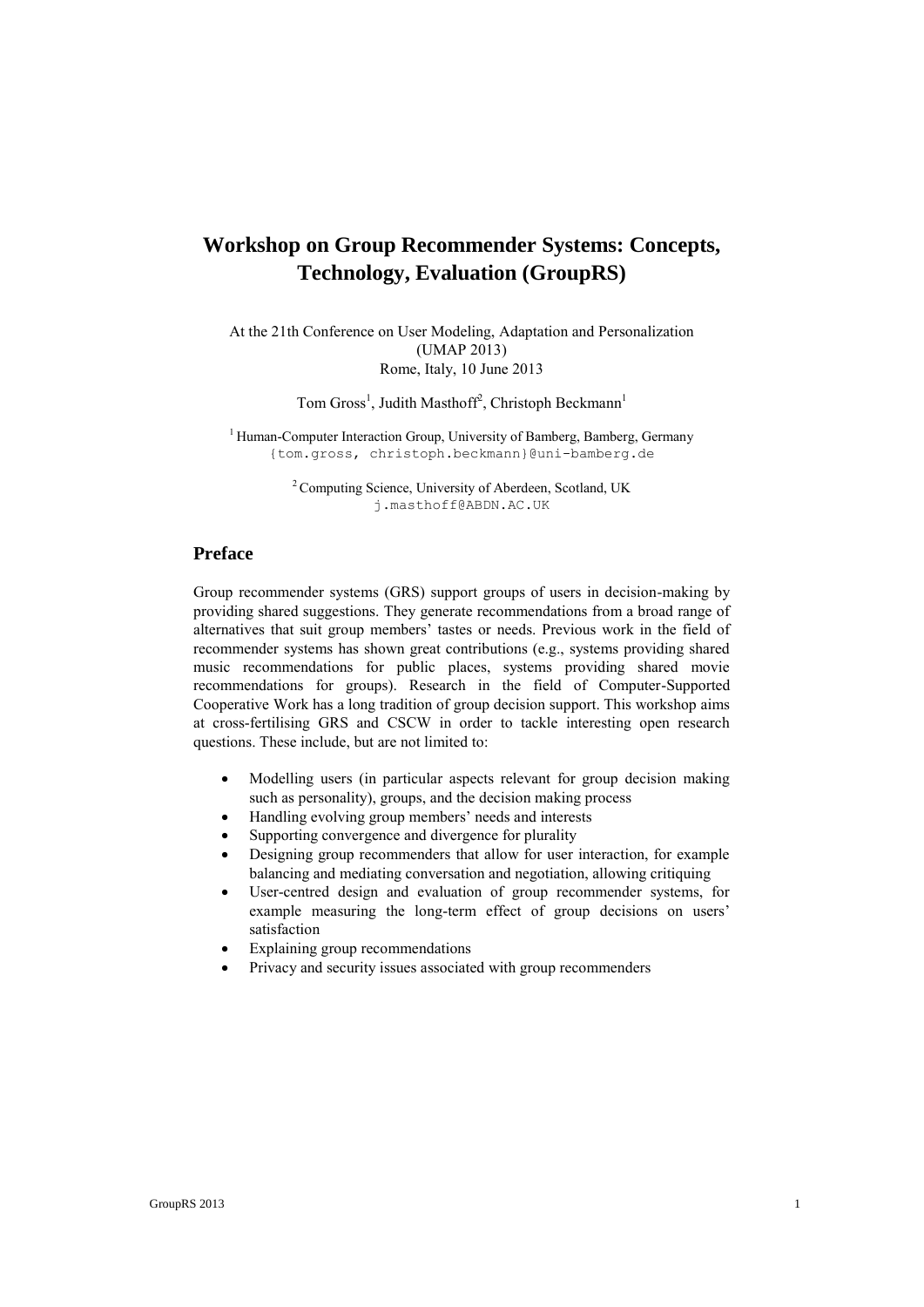Recommender systems research for a long time focused mainly on recommending to individual users, over the last decade, there has been a substantial increase in research into group recommenders. The wide-spread research into GRS and algorithms has led to an increased discussion on the importance of the decision making process as well as the relevancy and influence of the respective domain on the users' needs and behaviour. While group discussion and decision making has for some decades been supported in specific CSCW and groupware applications, it is now increasingly done via social media such as Facebook and Yammer. Furthermore, mobile devices such as smart phones are spreading rapidly. This availability and experience with communication and cooperation support are triggering a need for novel concepts for flexible support of group recommendations and decisions in various domains.

# **Program Committee**

- Liliana Ardissono, University of Torino, Italy
- Linas Baltrunas, Telefonica Research, Spain
- Shlomo Berkovsky, CSIRO, Australia
- Anthony Jameson, DFKI, Germany
- Francesco Ricci, Free University of Bozen-Bolzano, Italy
- Barry Smyth, University College Dublin, Ireland
- Zhiwen Yu, Northwestern Polytechnical University, China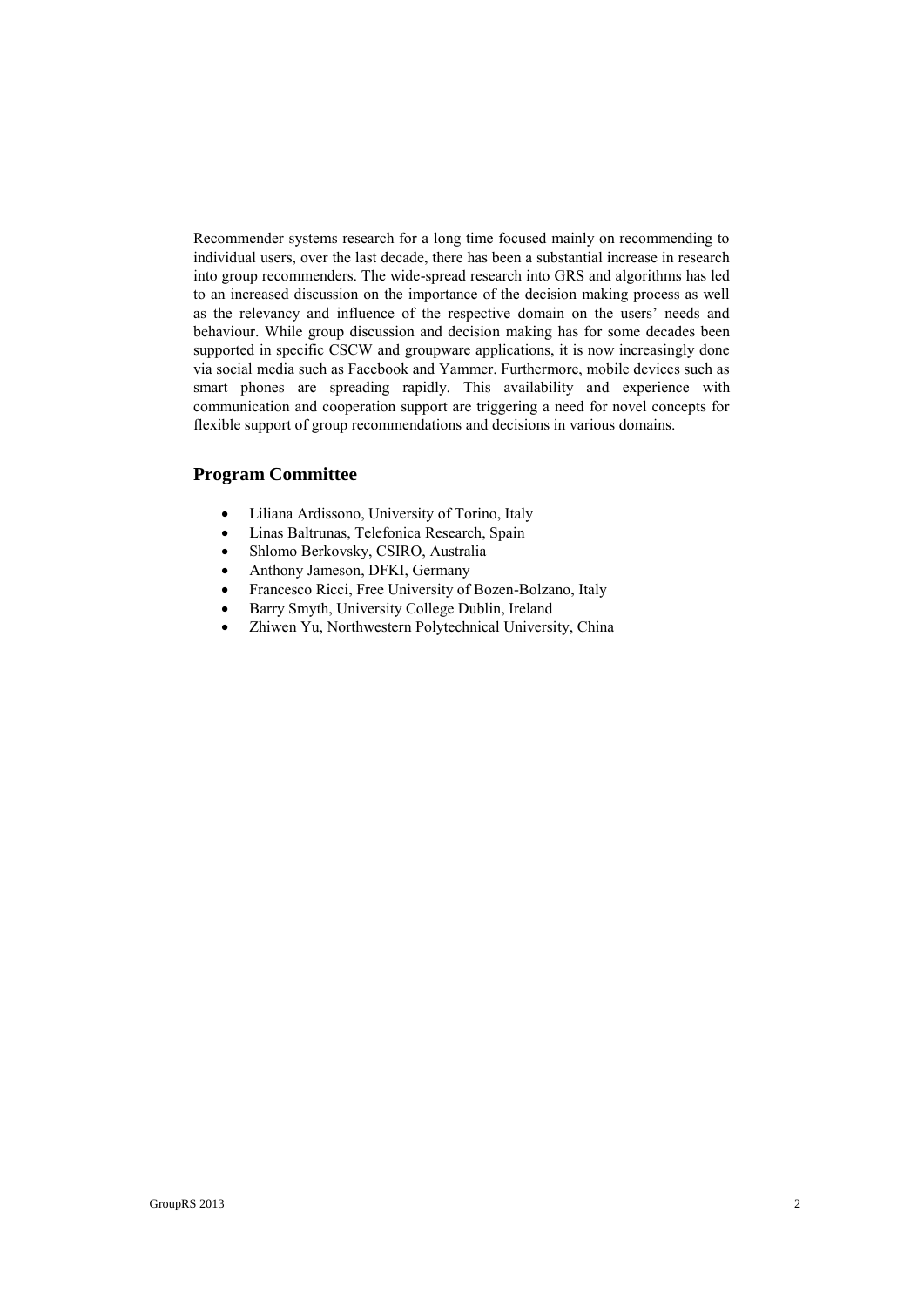# **Towards Increased Utility of and Satisfaction with Group Recommender Systems**

Christoph Beckmann, Tom Gross

Human-Computer Interaction Group, University of Bamberg, Bamberg, Germany {christoph.beckmann, tom.gross}@uni-bamberg.de

**Abstract.** Research on group recommender systems (GRS) has yielded innovative concepts for suggesting services or products to groups of users as well as for bringing users with similar tastes together. We have developed such concepts for group recommender systems and a platform in the domain of movie recommendations for groups. In this workshop we argue that putting a stronger focus on the evolution of the group negotiation process as well as social psychological concepts in the respective decision phase can increase the usability of GRS.

**Keywords:** Group Recommender Systems; Group Negotiation Process; Social Psychology.

## **1 Introduction**

Since the early 2000s recommender systems actively take groups into account as a large amount of recommended items (such as movies, music, restaurants) are consumed in groups rather than by individual users [5, 8]. Group recommender systems (GRS) cover all individual users' tastes as a union in given recommendations and aim at considering the special challenges of a group's nature [7]. Accordingly, GRSs provide communication and mediation support to its users [8], especially awareness information within the group. A detailed overview on GRS concepts and systems can be found in [2].

In general, the GRS literature offers great concepts and systems for generating and presenting recommendations to groups. Approaches aim at including all group members towards satisfying decisions. However, we think that new, more sophisticated approaches can lead to a higher utility of and a greater satisfaction with group recommender systems. Moreover, GRS also should strive for a balance between pro-actively supporting users and reducing their effort while at the same time not limiting their freedom.

Subsequently, we briefly outline relevant parts of our research on GRS as well as introduce two areas that we think are valuable to focus on in further GRS research.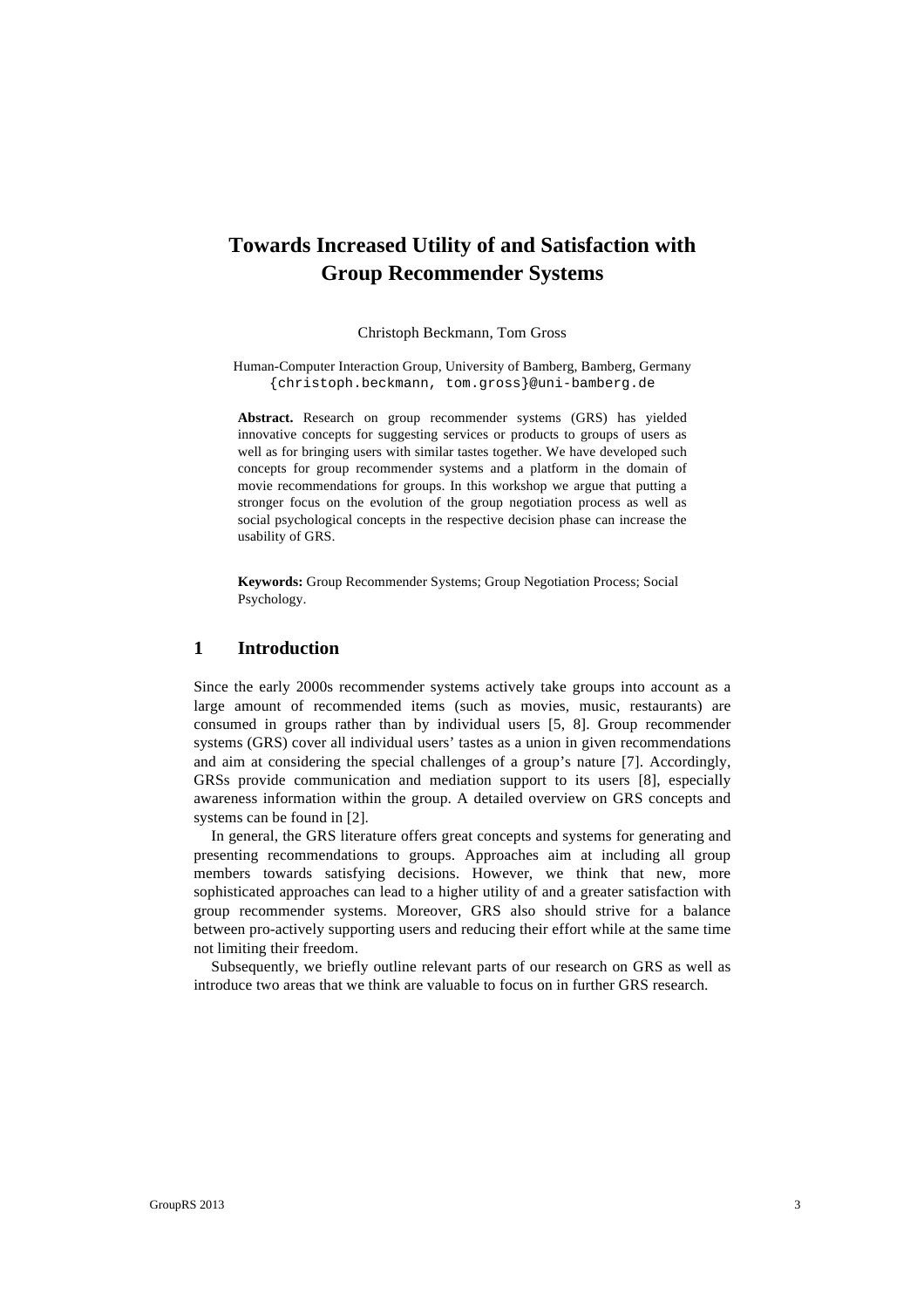# **2 Glances at Some of Our Research on GRS**

Our research on GRS has focused on recommendations in the domain of movies. We developed the AGReMo (Ad-hoc Group Recommendations Mobile) [1] process model and a mobile client implementation.

AGReMo allows users to receive shared movie recommendations and to actively participate in the process of decision-making in three phases: Preparation (i.e., group finding and preference specification), Decision (i.e., negotiation on given recommendation), and Action (i.e., watching the chosen movie and rating it afterwards).

The mobile application guides the group through the process and provides valuable background information on movies that are relevant to the group. It uses our collaborative-filtering based group recommender platform [3].

In a user study we gained insights on the importance of guidance through the recommendation process as well as on users' negotiation behaviour (e.g., they tend to explicitly exclude items that they do not want to watch together).

In a literature study on social psychological concepts [4], we matched core concepts to well-established factors influencing satisfaction in groups to inform the design of group recommender process models. We distilled the three most relevant social psychological concepts: group identification, group norms, and social roles.

## **3 Towards Utility and Satisfaction**

For the workshop on Group Recommender Systems: Concepts, Technology, Evaluation (GroupRS) at the 21th Conference on User Modelling, Adaptation and Personalization – UMAP 2013 we suggest a stronger focus on the evolution of the group negotiation process as well as on social psychological concepts in the respective decision phase.

GRS should leverage on the collected interaction data of individual users and groups of users. From our empirical studies of group negotiations we found that the negotiation history of a group can provide important input for the current group discussion. The history can contain vital information on items from previous sessions that have been reserved by the group and also of items that have been excluded previously. Users models should include this information, which then leads to more adequate recommendations.

GRS need to base their concepts on socio-psychological findings on behaviour in groups, especially during group negotiations. Socio-psychological concepts are typically very complex and not easy to integrate into GRS. Still, some have been successfully integrated into GRS (e.g., the concept of social influence [6]). We identified three core concepts—group identification, group norms, and social roles that need to be additionally integrated into GRS. Their integration creates new challenges for developing algorithms to generate recommendations, for modelling user interaction with the system, and for evaluating the usability of GRS.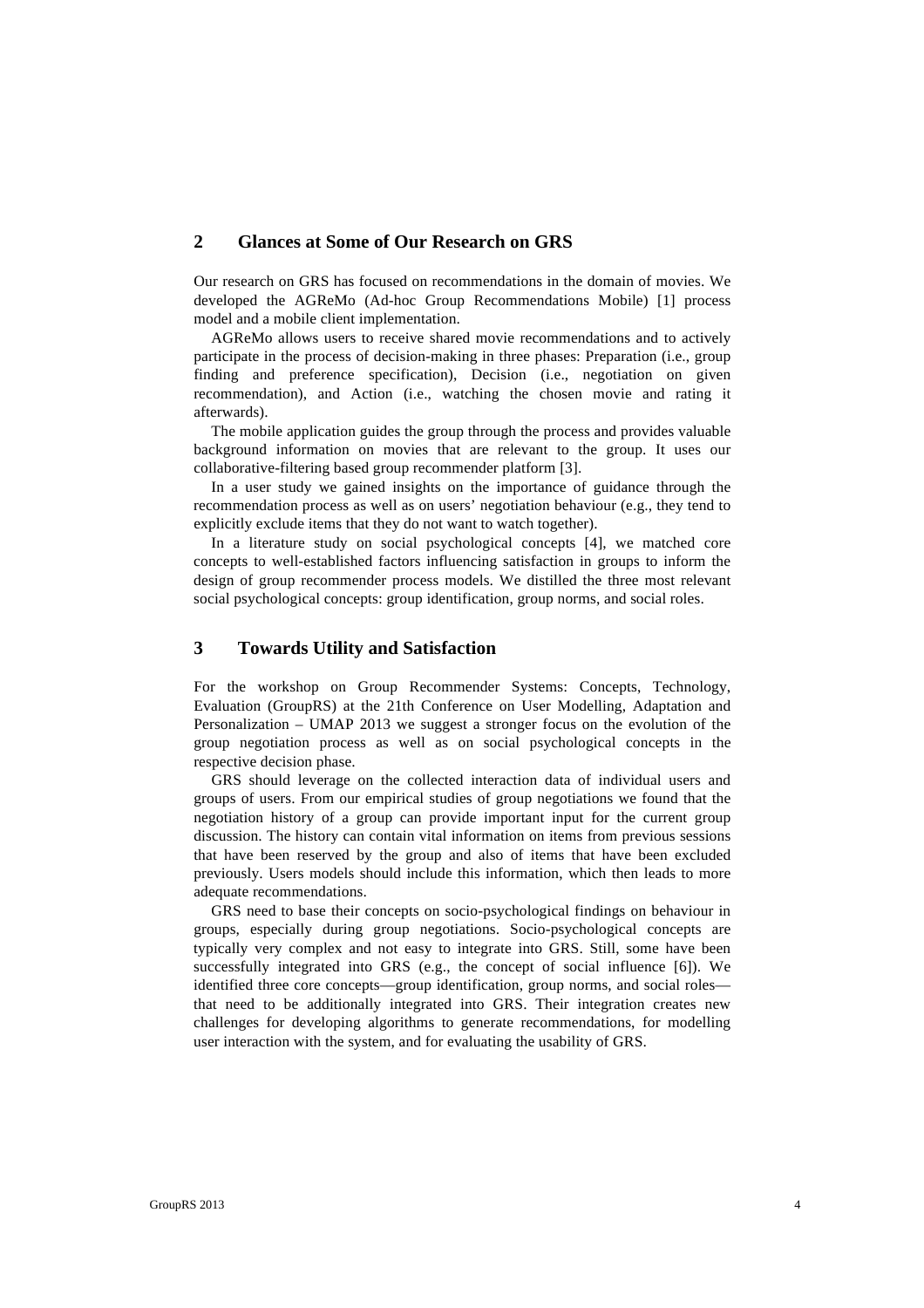# **4 Conclusions**

In this position paper, we suggested a stronger focus on the group evolution and social psychology and we are looking forward to discuss these preliminary ideas at the workshop. This can increase users' confidence in the GRS, which allows on the one hand to facilitate negotiations as well as on the other hand to stimulate users with unprecedented recommendations.

#### **Acknowledgements**

Part of the work has been funded by the German Research Foundation (DFG GR  $2055/2-1$ .

#### **References**

- 1. Beckmann, C. and Gross, T. AGReMo: Providing Ad-Hoc Groups with On-Demand Recommendations on Mobile Devices. In Proceedings of the European Conference on Cognitive Ergonomics - ECCE 2011 (Aug. 24-26, Rostock, Germany). ACM, New York, NY, 2011. pp. 179-183.
- 2. Boratto, L. and Carta, S. State-of-the-Art in Group Recommendation and New Approaches for Automatic Identification of Groups. In Soro, A., Vargiu, E., Armano, G. and Paddeu, G., eds. Information Retrieval and Mining in Distributed Environments. Springer-Verlag, Berlin Heidelberg, Germany, 2011. pp. 1–20.
- 3. Gross, T., Beckmann, C. and Schirmer, M. GroupRecoPF: A Distributed Platform for Innovative Group Recommendations. In Proceedings of the Nineteenth Euromicro Conference on Parallel, Distributed, and Network-Based Processing - PDP 2011 (Feb. 9- 11, Ayia Napa, Cyprus). IEEE Computer Society Press, Los Alamitos, 2011. pp. 293-300.
- 4. Herr, S., Roesch, A.G., Beckmann, C. and Gross, T. Informing the Design of Group Recommender Systems. In Extended Abstract Proceedings of the International Conference on Human Factors in Computing Systems - CHI 2012 (May 5-10, Austin, TX). ACM, N.Y., 2012. pp. 2507-2512.
- 5. Jameson, A. More Than the Sum of Its Members: Challenges for Group Recommender Systems. In Proceedings of the Working Conference on Advanced Visual Interfaces - AVI 2004 (May 25-28, Gallipoli, Italy). ACM, New York, NY, 2004. pp. 48-54.
- 6. Masthoff, J. and Gatt, A. In Pursuit of Satisfaction and the Prevention of Embarrassment: Affective State in Group Recommender Systems. User Modeling and User Adapted Interaction - UMUAI 16, 3-4 (Sept. 2006). pp. 281-319.
- 7. O'Connor, M., Cosley, D., Konstan, J.A. and Riedl, J. PolyLens: A Recommender System for Groups of Users. In Proceedings of the Seventh Conference on European Conference on Computer Supported Cooperative Work - ECSCW 2001 (Sept. 16-20, Bonn, Germany). Kluwer Academic Publishers, Dordrecht, NL, 2001. pp. 199-218.
- 8. Terveen, L. and Hill, W. Beyond Recommender Systems: Helping People Help Each Other. In Carroll, J., ed. HCI In The New Millennium. Addison-Wesley, Reading, MA, 2001. pp. 1-21.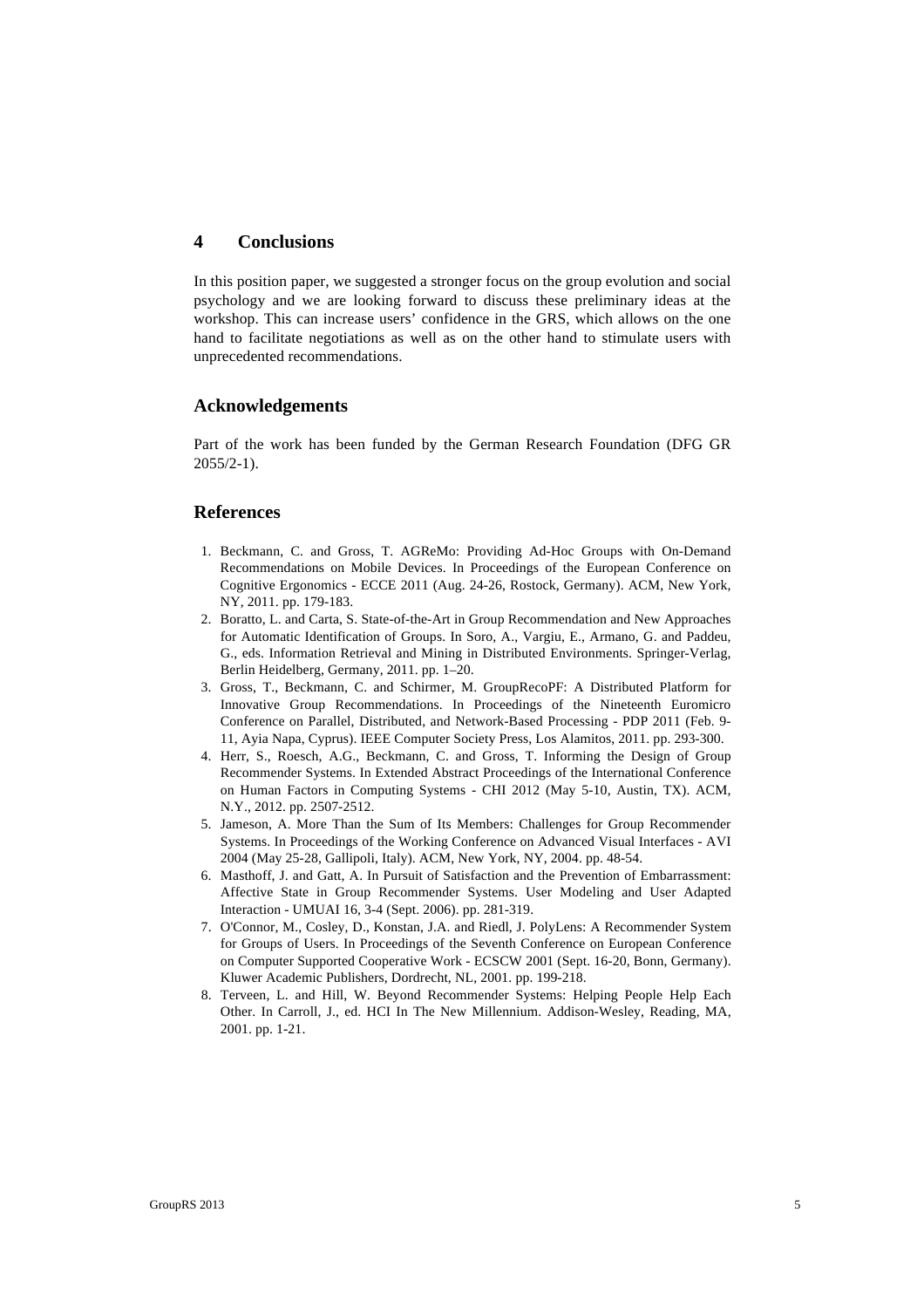# **Sequential Music Recommendations for Groups by Balancing User Satisfaction**

Auste Piliponyte, Francesco Ricci and Julian Koschwitz

Free University of Bozen–Bolzano, Italy {fricci,julian.koschwitz}@unibz.com

**Abstract**: Generating a sequence of music tracks recommendations to a group of users can be addressed by balancing the users' satisfaction for a set of recommendations (the playlist), rather than finding items that individually provide good average satisfaction to the users. In this paper we introduce a 'Balancing' technique that builds a tracks' sequence iteratively while constantly balancing users' satisfaction levels. In a live user study we have shown that it produces playlist recommendations that are better than those generated by the average preference aggregation method and comparable to those manually compiled by the group members.

#### **1 Introduction**

Group recommender systems aim at recommending the right items to a group of people in a specific occasion. One of the major issues is to satisfy the group as a whole, in an appropriate way, on the basis of the individual preferences [6][2]. Especially in the field of music the taste and preferences of individual persons are diverse and widespread. One song can never satisfy every member of the group equally. But, groups often listen to a sequence of music tracks, and this opens a new recommendation problem but also an opportunity for satisfying individual preferences [5]. While one single track may not be liked by all, a sequence of recommended songs may contain different subsets of items which are of relevance for the various members. To tackle these issues we propose a sequential recommendation technique for groups based on 'Balancing': it builds a tracks' sequence iteratively while constantly balancing user satisfaction levels. We show that this approach generally outperforms a "nonbalancing" and popular technique such as 'recommendations aggregation with average'. We have implemented Balancing in a web–based music recommender and tested it in a live user study. 'Balancing' produces playlist recommendations that are better than those produced by the well-known 'Average' preference aggregation method and comparable to those manually generated by users.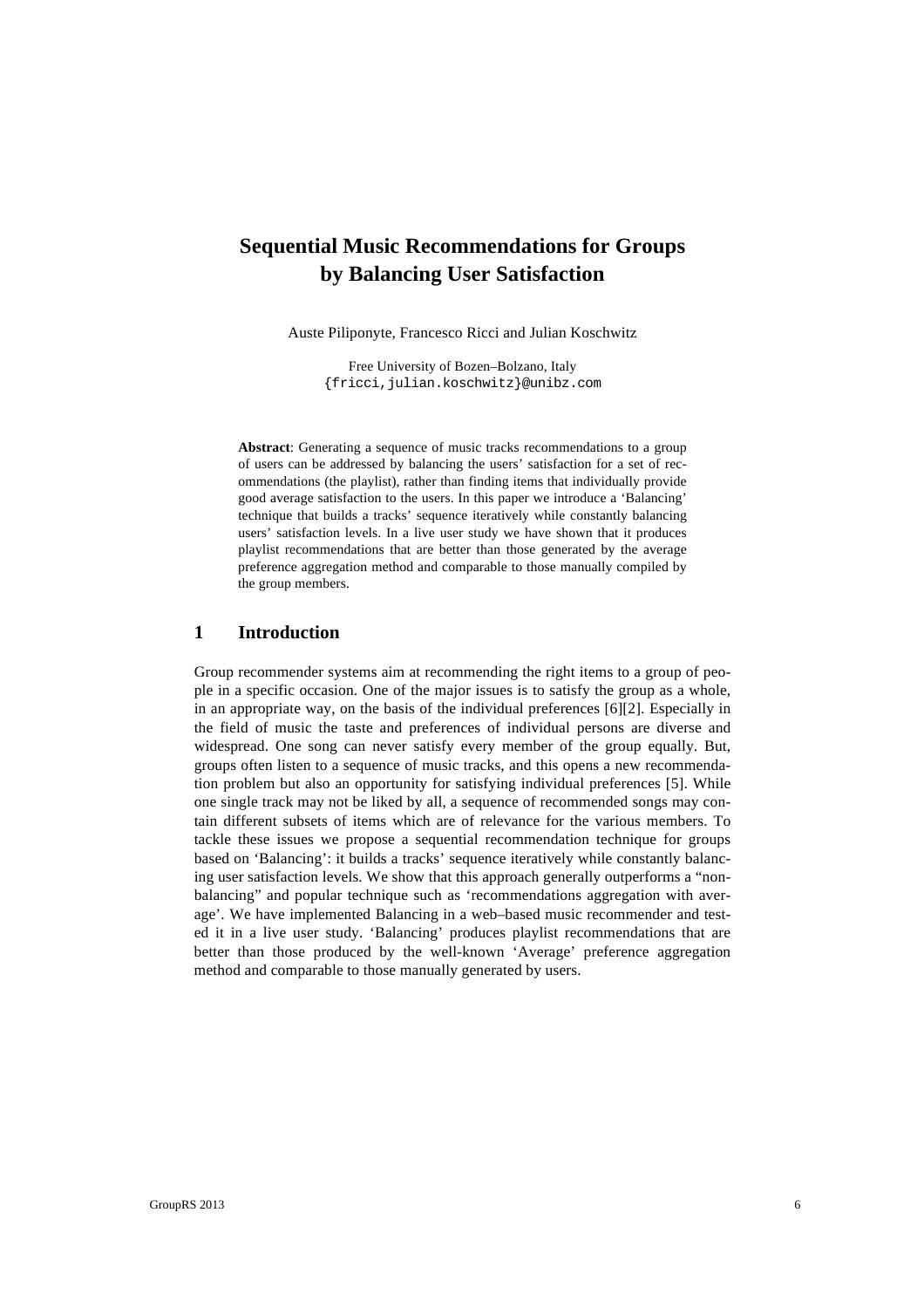# **2 Related Work**

Apart from extensive research in the field of sequential recommendations for single user, e.g. automatic playlist generation based on track similarity [8] there has so far been significantly less effort in the area of sequential recommendations for groups [2] [9]. Masthoff [4] [5] has conducted a substantial amount of user studies in this domain. In the research with a group of people watching TV-News she observed that people, when making group recommendations, often prefer certain group rating aggregation strategies, i.e., Average, Average without Misery and Least Misery. Generally Masthoff stresses that groups care primarily about fairness within the group and stir towards "preventing misery and starvation" [5]. Having this in mind we have conjectured that for group recommendation tasks where the group consumes several recommendations (e.g., in a sequence) the 'Balancing' strategy, which is mentioned in the previous section, can be very promising. Baccigalupo [1] has implemented a web radio that takes into account its listeners' preferences and plays a sequence of music. This music sequence is built iteratively by a Case-Based Reasoning process that has three major steps: Retrieve, Reuse, and Revise. In the Retrieve step they obtain a ranked list of songs. The list is produced from the entire collection of music tracks removing the tracks of recently played artists. The songs in the list are ranked according to the smoothness of the transition they would make from the previous song in the sequence. In the Reuse step the best scoring music tracks in the candidate list are re-ranked. In order to combine individual track ratings of each listener into a group rating they use a method they call satisfaction-weighted aggregation. When combining individual preferences more weight is given to the less satisfied listeners. From a newly produced ranked list they then remove the tracks that at least one listener rated below a certain misery threshold. In the final Revise step the listeners are given a possibility to adjust their preferences through explicit feedback. At the end of this step the top ranked candidate is selected and added to the music sequence.

# **3 Music Compilation Recommendation**

In this section we present our original approach to generate a sequence of music tracks recommendations for a group of users. The technique that we propose builds a tracks' sequence iteratively while constantly balancing user satisfaction levels. We hypothesized that our approach could produce recommendations that outperform the current state of the art techniques. Moreover, we assumed that our system would be able to compete with humans at least with respect to some aspects, such as recommendation goodness and fairness. A recommendation can be considered to be good if it satisfies each group member, and it is fair if the accumulated satisfaction level (the overall satisfaction level as it is measured so far) of each group member is similar to that of other group members. We have also made a hypothesis [7] that emotional decay is of importance when calculating cumulative satisfaction. Emotional decay describes the fading of emotions over time, which is based on the belief that user satisfaction (or dissatisfaction) with experienced items fades over time, and that items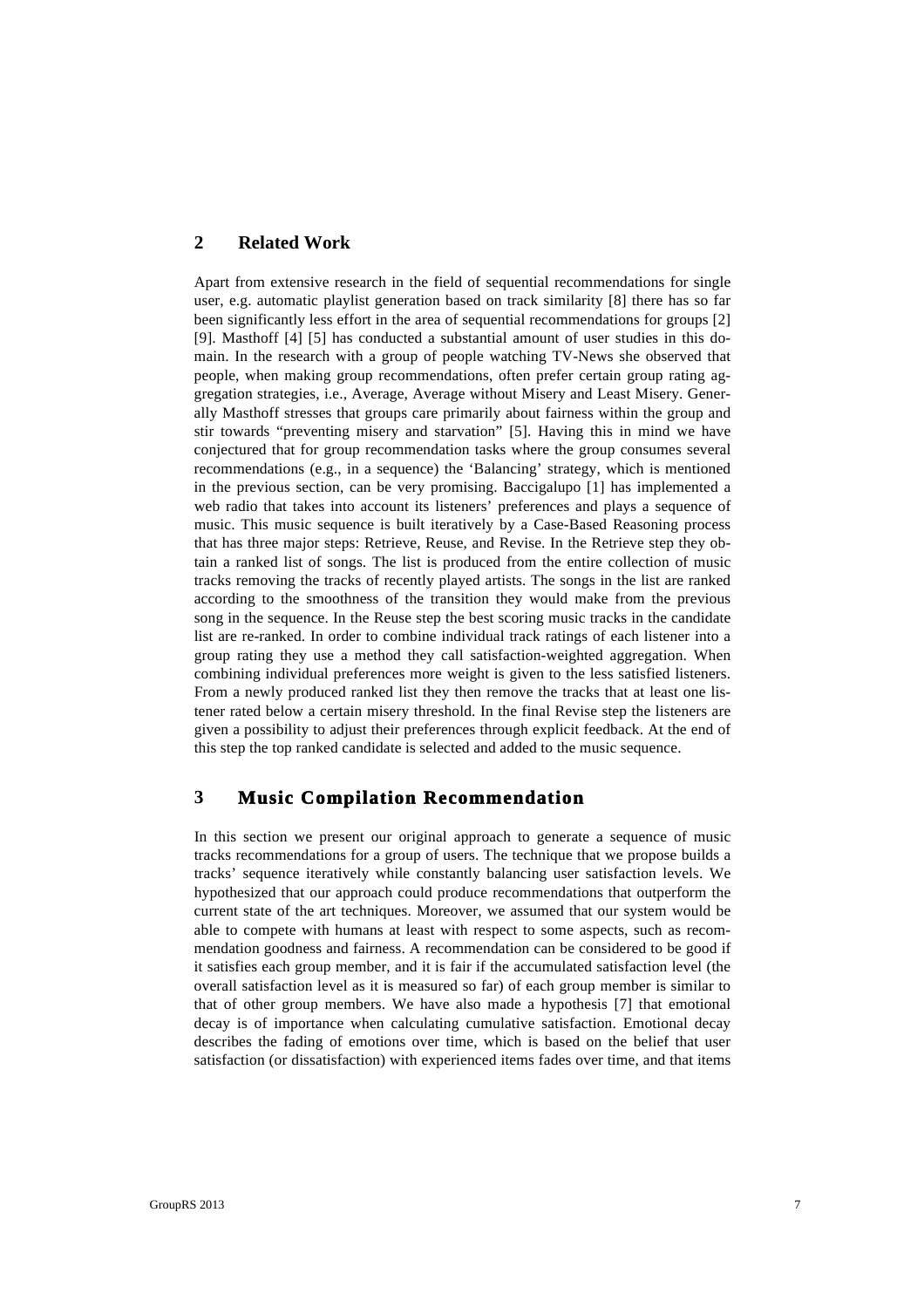that were experienced more recently contribute more to the overall user satisfaction with a sequence of items. We have designed and developed a web application that provides music track recommendations for groups. Music track recommendations can be either produced by humans (other group members) or by the system. System recommendations are made in two major steps. In the first step the system makes single user rating predictions for each group member and for each music track. Rating predictions are produced using Matrix Factorization collaborative filtering [3]. In the second step individual recommendations are aggregated and a sequence of 10 tracks is composed and returned as the system recommendation to the group. Aggregation is done using one of three alternative aggregation approaches that are described below. The first approach is using the 'Average' of the predicted ratings to select the items to include in the playlist. First it computes the group score for each music track  $i \in I$ using the formula:

$$
score(G, i) = \frac{\sum_{u \in G} r^*(u, i)}{|G|}
$$

Here  $r^*(u, i)$  is the predicted rating of user *u* for item *i*, and *G* is a group user *u* belongs to. Then the ten tracks with the highest group score are returned as recommended playlist.

The second approach, 'Balancing without Decay', operates in two steps. First a candidate set is built using average aggregation, i.e., a set of candidate tracks with large average predicted rating is found. In the second step the sequence to be recommended is built using only tracks from the candidate set. While building the sequence we monitor the accumulated predicted satisfaction level of each user, i.e., the sum of the predicted ratings of the tracks. Here we assume that the user-accumulated satisfaction is equally influenced by all the previous tracks in the playlist. The accumulated satisfaction function looks as follows:

$$
sat(u, S) = \frac{\sum_{i \in S} r^*(u, i)}{\sum_{i \in M} r^*(u, i)}
$$

Where  $u$  is a user,  $i$  is a track,  $r^*(u,i)$  is the predicted rating for track  $i$  and user  $u$ . If  $u$ has rated *i*, then the true rating is used. *S* is track sequence that has been built till that moment. *M* is a set of *|S|* tracks that have the highest explicit or predicted rating for user *u* in the entire collection. The set *M* is the set that would be recommended to the user if he had requested an individual recommendation and it is used to normalize the user satisfaction. In order to select a new track to be added to a partially completed recommendation sequence we calculate for each remaining track in the candidate list the accumulated satisfaction of each group member with the sequence that would be produced after adding that track to the current sequence. Having done that, we calculate sums of all possible differences between the group members' satisfactions. Finally, we select and add the track that has the smallest sum of satisfaction differences.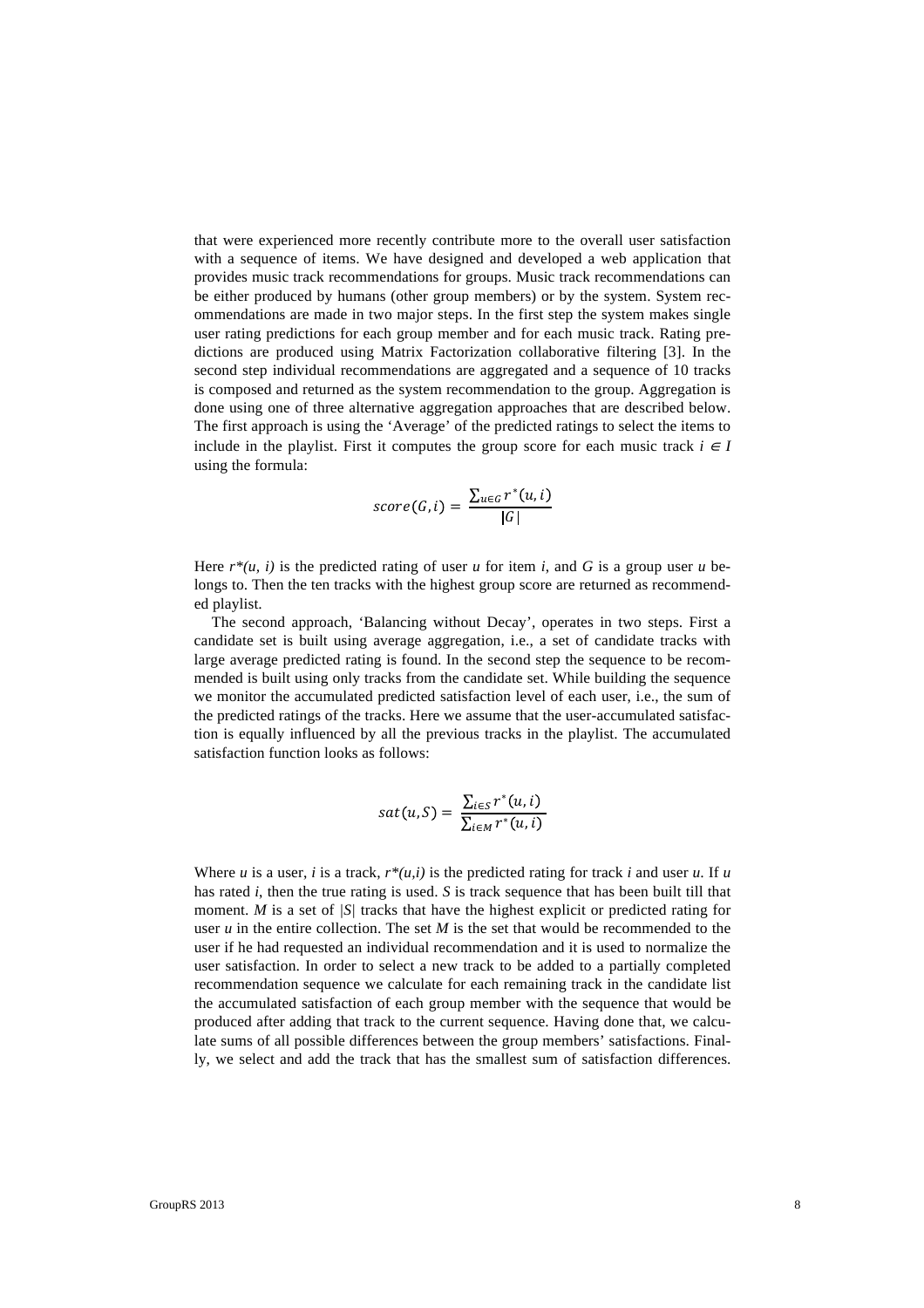This process is iterated, starting with a sequence of one single track (having the largest average satisfaction) until a sequence of desire length (10 tracks in our experiments) is obtained. This is finally recommended to the user.

The third aggregation approach is 'Balancing with Decay' which differs from 'Balancing without Decay' approach only with respect to the cumulative satisfaction function used. In 'Balancing with Decay' approach user cumulative satisfaction is calculated using the following formula:

$$
sat(u, S) = \frac{\sum_{k=1}^{|S|} \gamma^{|S|-k} r^*(u, i_k)}{\sum_{l=1}^{|M|} \gamma^{|M|-k} r^*(u, i_l)}
$$

Where *S* is track sequence that has been built till that moment. *M* is a set of *|S|* tracks that have the highest explicit or predicted rating by user u in the entire collection, *u* is a user, *ik* is a track from *S*, while *il* is a track from *M*.  $r^*(u,i)$  is the predicted rating for track *i* and user *u*. If *u* has rated *i*, then the true rating is used. Finally,  $\gamma$  is a decay parameter. The decay parameter ensures that recent tracks get more importance when calculating user satisfaction. In order to test our hypotheses we implemented a system that enables users to enter ratings; set playlist recommendations for groups composed by a master user; evaluate playlist recommendations built by the system with the three mentioned approaches and those generated by the group members. The total number of users that have registered and left at least one music track rating in the study was 77. Users have left 5160 ratings in total with the average of 67 ratings per user. With 1068 music tracks in our dataset, this amounts to a 6% density of the ratings. When compared to the density of standard recommender system datasets (Netflix Challenge dataset: 1.17%; Yahoo! Music dataset: 0.04%), it can be considered as a not sparse data set. At the beginning of the experiment it was necessary for each participant to rate a substantial amount of music tracks. Then, participants were divided into groups, which were composed automatically by building a group of three users as soon as three new members registered to the system. The users were requested to make music track sequence recommendations for their groups. In order to accomplish that task users were able to browse the ratings of the other group members for assessing their music preferences. Afterwards they were presented with two sequences, a system recommendation, that was built using one of the three methods mentioned above, and a track sequence produced by a randomly chosen group member, through a set of questions they had to evaluate both sequences in comparison (Fig. 1). Users were not aware of who had generated the recommendations. We provide bellow a short summary of the results since the complete results would extend the scope of this workshop paper, for more information the reader is referred to [7]. Testing 'Average' algorithm against 'Balancing', the 'Balancing with Decay' method was more often preferred to human recommendations than the 'Average' method was. When users had to choose playlists created with 'Average' in comparison to user-generated playlists, 72% selected the latter. 'Balancing without Decay' gained better results with 58% of the participants selecting user generated playlist and 'Balancing with Decay ' scored a solid 62% in favor of the computed aggregation method opposed to 38% for the user generated playlists.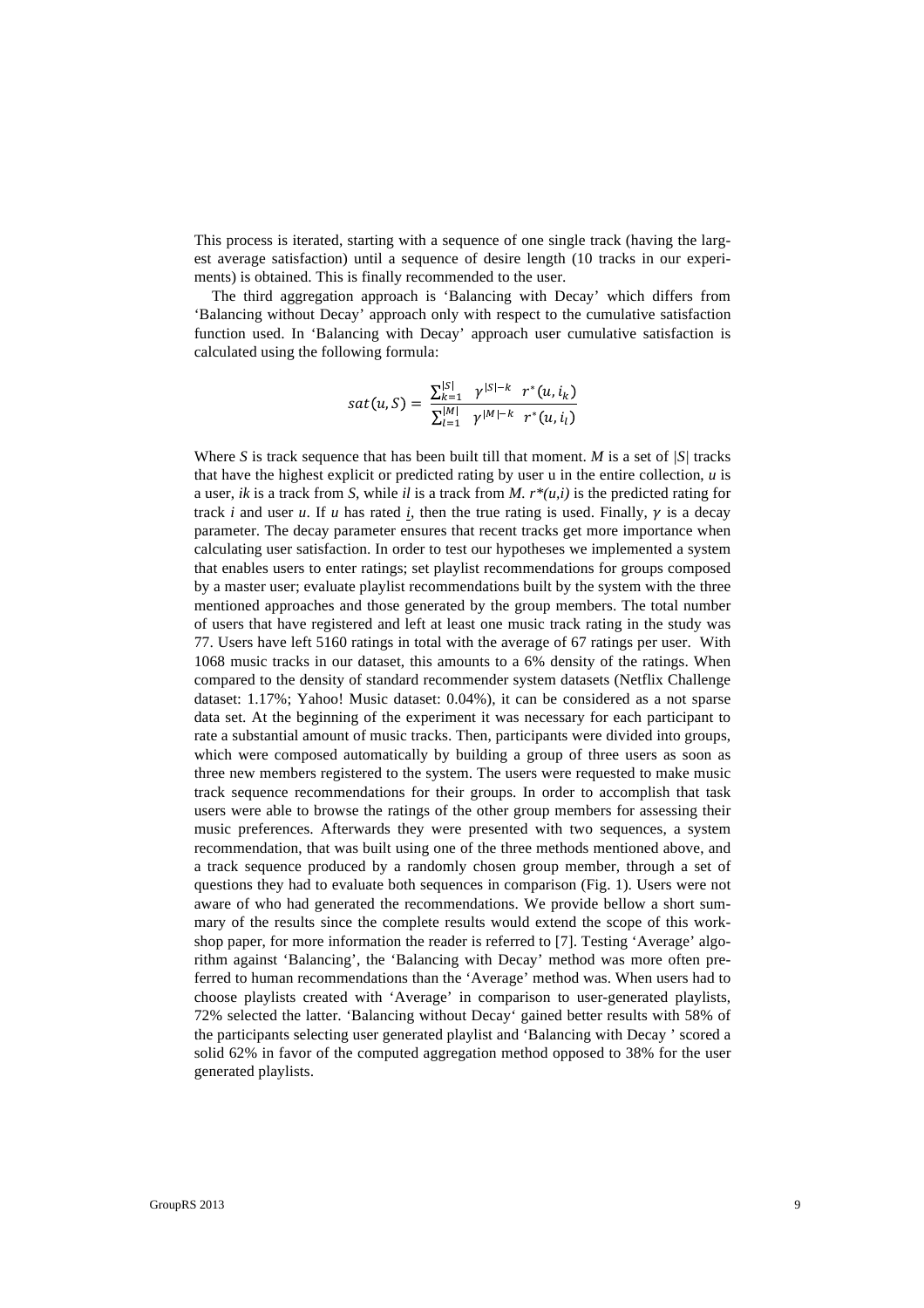|                                                                                                                                                                                           |                           |        |      | recommendations is made by one of your group members and the other by the program. The two recommendations are put in a random order.<br>When evaluating the recommendations take into consideration the fact that recommendations were made for the whole group and should sufficiently satisfy each group |        |
|-------------------------------------------------------------------------------------------------------------------------------------------------------------------------------------------|---------------------------|--------|------|-------------------------------------------------------------------------------------------------------------------------------------------------------------------------------------------------------------------------------------------------------------------------------------------------------------|--------|
| member.                                                                                                                                                                                   |                           |        |      |                                                                                                                                                                                                                                                                                                             |        |
| <b>Recommendation 1:</b>                                                                                                                                                                  |                           |        |      |                                                                                                                                                                                                                                                                                                             |        |
| <b>Artist</b>                                                                                                                                                                             | Title                     | Genre  |      |                                                                                                                                                                                                                                                                                                             |        |
| Nirvana                                                                                                                                                                                   | Come As You Are           | rock   | play | Q1: How good is this recommended sequence for your                                                                                                                                                                                                                                                          | and 14 |
| Green Day                                                                                                                                                                                 | Holiday                   | pop    | play | group?<br>Q2: How good is this recommended segence for you                                                                                                                                                                                                                                                  |        |
| John Mayall & The Bluesbreakers                                                                                                                                                           | Kokomo                    | blues  | play | personally?<br><br>Q3: To what extend does this recommended sequence                                                                                                                                                                                                                                        |        |
| Rockmafia                                                                                                                                                                                 | The Big Bang              | pop    | play | <br>contain interesting and unexpected tracks that you think you<br><br>group would like?<br>                                                                                                                                                                                                               |        |
| Linkin Park                                                                                                                                                                               | Numb                      | pop    | play | Q4: How good is this recommended sequence compared to<br>similar<br>the one that you have suggested?                                                                                                                                                                                                        | m      |
| Tom Petty                                                                                                                                                                                 | I Won't Back Down         | rock   | play |                                                                                                                                                                                                                                                                                                             |        |
| .let                                                                                                                                                                                      | Are You Gonna Be My Girl  | pop    | play | show your recommendation sequence                                                                                                                                                                                                                                                                           |        |
| Gonzalo Rubalcaba                                                                                                                                                                         | The Hard One              | jazz   | play |                                                                                                                                                                                                                                                                                                             |        |
| Stevie Ray Vaughan                                                                                                                                                                        | 08 - Little Wing          | blues. | play |                                                                                                                                                                                                                                                                                                             |        |
|                                                                                                                                                                                           | The Joker                 | rock   |      |                                                                                                                                                                                                                                                                                                             |        |
|                                                                                                                                                                                           |                           |        | play |                                                                                                                                                                                                                                                                                                             |        |
|                                                                                                                                                                                           | Title                     | Genre  |      |                                                                                                                                                                                                                                                                                                             |        |
|                                                                                                                                                                                           | Long Distance Call        | blues  | play | Q1: How good is this recommended sequence for your                                                                                                                                                                                                                                                          | ie.    |
|                                                                                                                                                                                           | Come As You Are           | rock   | play | group?<br>Q2: How good is this recommended segence for you                                                                                                                                                                                                                                                  |        |
|                                                                                                                                                                                           | Message In A Bottle       | rock   | play | personally?<br>Q3: To what extend does this recommended sequence                                                                                                                                                                                                                                            | a.     |
|                                                                                                                                                                                           | Roxanne                   | rock   | play | contain interesting and unexpected tracks that you think you<br>group would like?                                                                                                                                                                                                                           | æ.     |
|                                                                                                                                                                                           | Hotel California          | rock   | play | Q4: How good is this recommended sequence compared to<br>the one that you have suggested?                                                                                                                                                                                                                   |        |
|                                                                                                                                                                                           | Feel Good, Inc.           | pop    | play |                                                                                                                                                                                                                                                                                                             |        |
|                                                                                                                                                                                           | Leadbelly - Pig meat papa | blues  | play | show your recommendation sequence                                                                                                                                                                                                                                                                           | 瞬      |
|                                                                                                                                                                                           | Three To Get Ready        | jazz   | play |                                                                                                                                                                                                                                                                                                             |        |
| Steve Miller Band<br>Recommendation 2:<br><b>Artist</b><br>Muddy Waters<br>Nirvana<br>Police<br>Police<br>Eagles<br>Gorillaz<br>The Blues Label<br>The Dave Brubeck Quartet<br>Pink Floyd | Hey You                   | rock   | play |                                                                                                                                                                                                                                                                                                             |        |

**Fig. 1.** Music track evaluation

So we can conclude that 'Balancing' can achieve better performance than 'Average' algorithm. Moreover, its performance is of comparable quality to humans. This is remarkable, because we have provided users with effective tools for the construction of group recommendations and users spent a considerable amount of time in building these playlist recommendations. In addition to that, it should not be forgotten, that the main purpose of recommender systems is automatizing the recommendation process. Making recommendations is a laborious and demanding activity. This is especially true for group recommendations, where preferences of multiple people have to be combined. Therefore, 'Balancing' approach could be considered as a good alternative for human recommendations.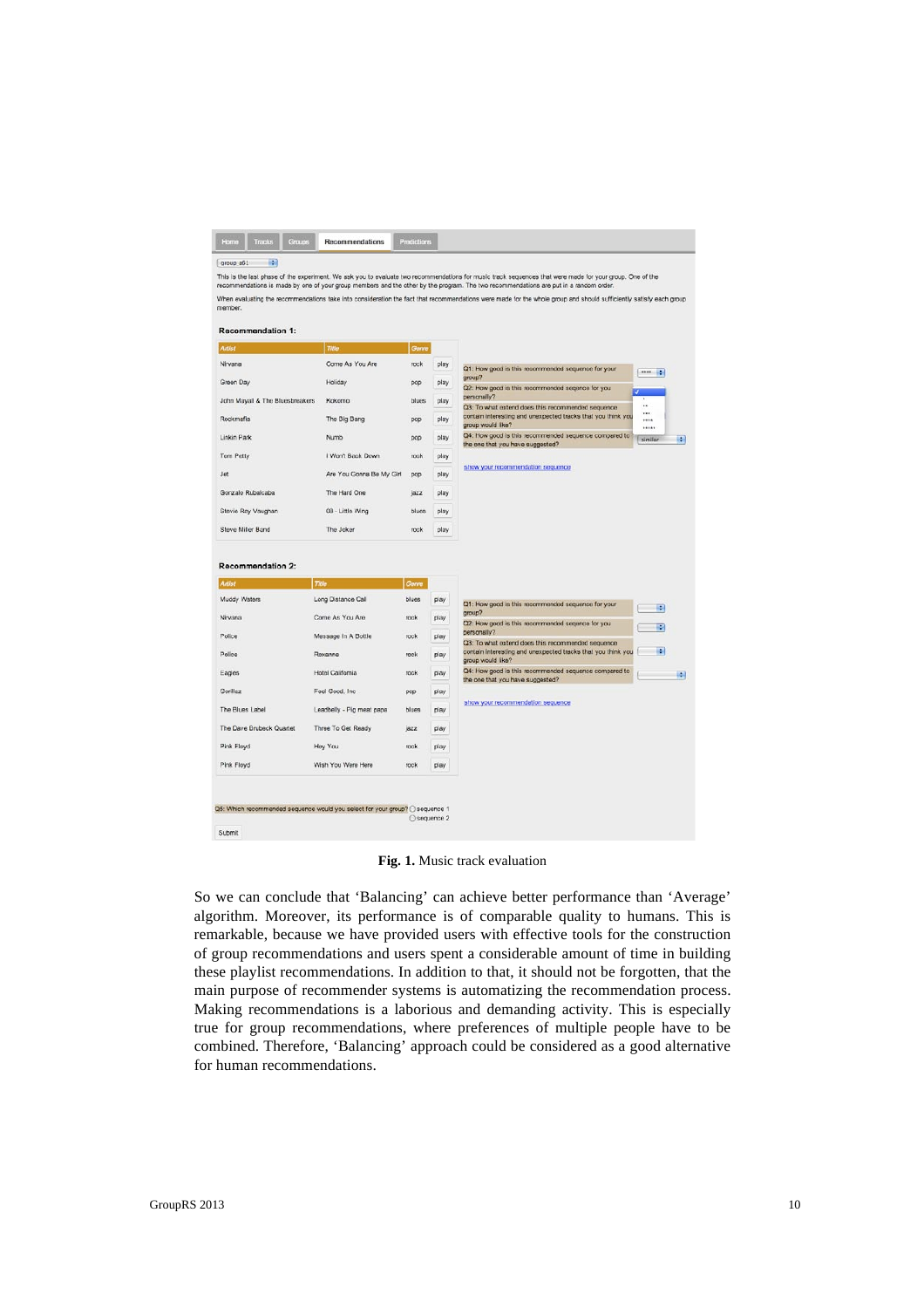### **4 Future Work**

We note here that sequential recommendations is an interesting research area and this type of problems are naturally generated by decision making activities in groups. Our long term goal is to develop computational solutions to sequential recommendation problems even further and specifically we aim at what we call "stable groups", i.e., groups that have a persistent state, which receive several recommendations at different points in time, and therefore can be the target for sequential recommenders. Hence, our aim on a long run is to develop this approach further and specifically aim at so called stable groups that we see as the main target for sequential recommenders because of the nature of their composition. With stable we mean a group that stays over a long time in the same formation, like a family, colleagues at a workplace or groups of friends. Apart from music recommendations we plan to examine other domains like collective cooking or suggesting sports activities in order to achieve a conscious diet and a healthy lifestyle.

#### **References**

- 1. Baccigalupo, C. Poolcasting– An Intelligent Technique to Customise Music Programmes for Their Audience. PhD Thesis, UAB (2009)
- 2. Jameson A., Smyth B., Recommendation to groups. In *The adaptive web*, Brusilovsky P., Kobsa A., and Nejdl W. (Eds.). Springer-Verlag, Berlin, Heidelberg 596-627 (2007)
- 3. Koren, Y. Factorization meets the neighborhood: a multifaceted collaborative filtering model. KDD '08: Proceeding of the 14th ACM SIGKDD international conference on Knowledge discovery and data mining, pages 426–434, New York, NY, USA, ACM. (2008)
- 4. Masthoff, J. Group Modeling: Selecting a Sequence of Television Items to Suit a Group of Viewers. *UMUAI,* volume 14, pp. 37-85 (2004)
- 5. Masthoff, J. Group recommender systems: Combining individual models. In Ricci, F., Rokach, L., Shapira, B., Kantor, P. (Eds.), Recommender Systems Handbook (pp. 677- 702). Dordrecht, Netherlands: Springer Science+Business Media. Pre-final version. Springer-Verlag (2011)
- 6. McCarthy K, Mcginty L, Smyth B. Case-based group recommendation: compromising for success. In: Proceedings of the 7th international conference on case-based reasoning: casebased reasoning research and development. pp. 299–313, Springer, Berlin (2007)
- 7. Piliponyte, Auste. Sequential Group Recommendations. MA Thesis, Free University of Bozen–Bolzano. (2012)
- 8. Ragno, R., Burges, C., and Herley, C. Inferring similarity between music objects with application to playlist generation. *Proceedings of the 7th ACM SIGMM international workshop on Multimedia information retrieval* (MIR '05). ACM, New York, NY, USA, pages 73-80 (2005)
- 9. Salamó M., McCarthy K., Smyth B., Generating recommendations for consensus negotiation in group personalization services. Personal and Ubiquitous Computing 16(5): 597-610 (2012)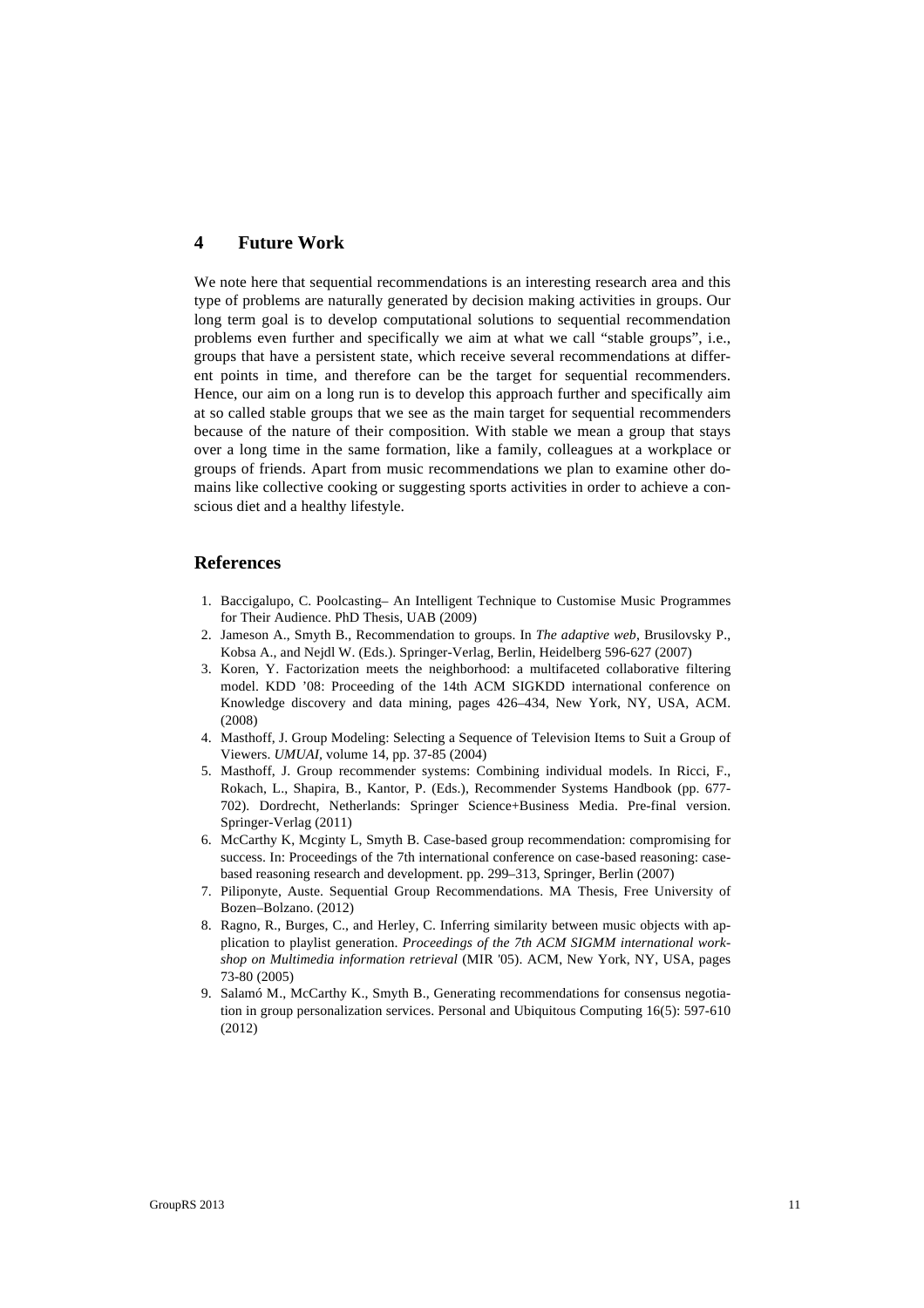# **Group recommendation in an Hybrid Broadcast Broadband Television context**

Oskar van Deventer<sup>1</sup>, Joost de Wit<sup>1</sup>, Jeroen Vanattenhoven<sup>2</sup>, Mark Guelbahar<sup>3</sup>

<sup>1</sup> TNO, Brassersplein 2, 2612CT, Delft, The Netherlands  $2$  iMinds – KU Leuven, Belgium <sup>3</sup> IRT, Munich, Germany

**Abstract.** This paper presents insights and learning experiences on the development of an integrated group recommender system in the European FP7 HBB-Next research project. The system design incorporates insights from user research and evaluations, media industry players, and European HbbTV standardization efforts. Important differences were found between providing content recommendations for HbbTV and e.g. on-line purchases. The TV user experience is very "lean back", so the user interface and interaction has to be minimalistic. The TV broadcast schedule changes continuously, so the system has to be continuously updated. TV is typically consumed with family or friends, so it should support group recommendations. Furthermore, an important challenge is the HbbTV business ecosystem, where the content originates from multiple broadcasters and the recommendations provider may be different from the HbbTV platform provider. The resulting system is a Java-based recommender framework with open interfaces for content metadata provisioning, user-profile and identity management, group recommender algorithms, and group recommendation retrieval. A metadata provision system was developed, automatically enriching EPG metadata with content metadata from open Internet sources. Users are identified via QR-code scanning and face recognition. The recommender uses a genre-based collaborative "least misery" group-filtering algorithm. The client side application is an HbbTV application. Whereas most requirements could be fulfilled, further study is needed to find acceptable solutions for collecting user preferences and user identification in the HbbTV context.

**Keywords:** Group recommendations, recommender systems, system design

### **1 Introduction**

Television is becoming more and more interactive. Connected TV sets receive television channels through broadcast, whereas additional applications, content and services are obtained through broadband internet. Hybrid Broadcast Broadband Television (HbbTV) [1] is a standard that enables connected TVs to automatically start the broadcaster application that belongs to the selected TV channel. It is being implemented and used in a growing number (over 10 by October 2012) of European coun-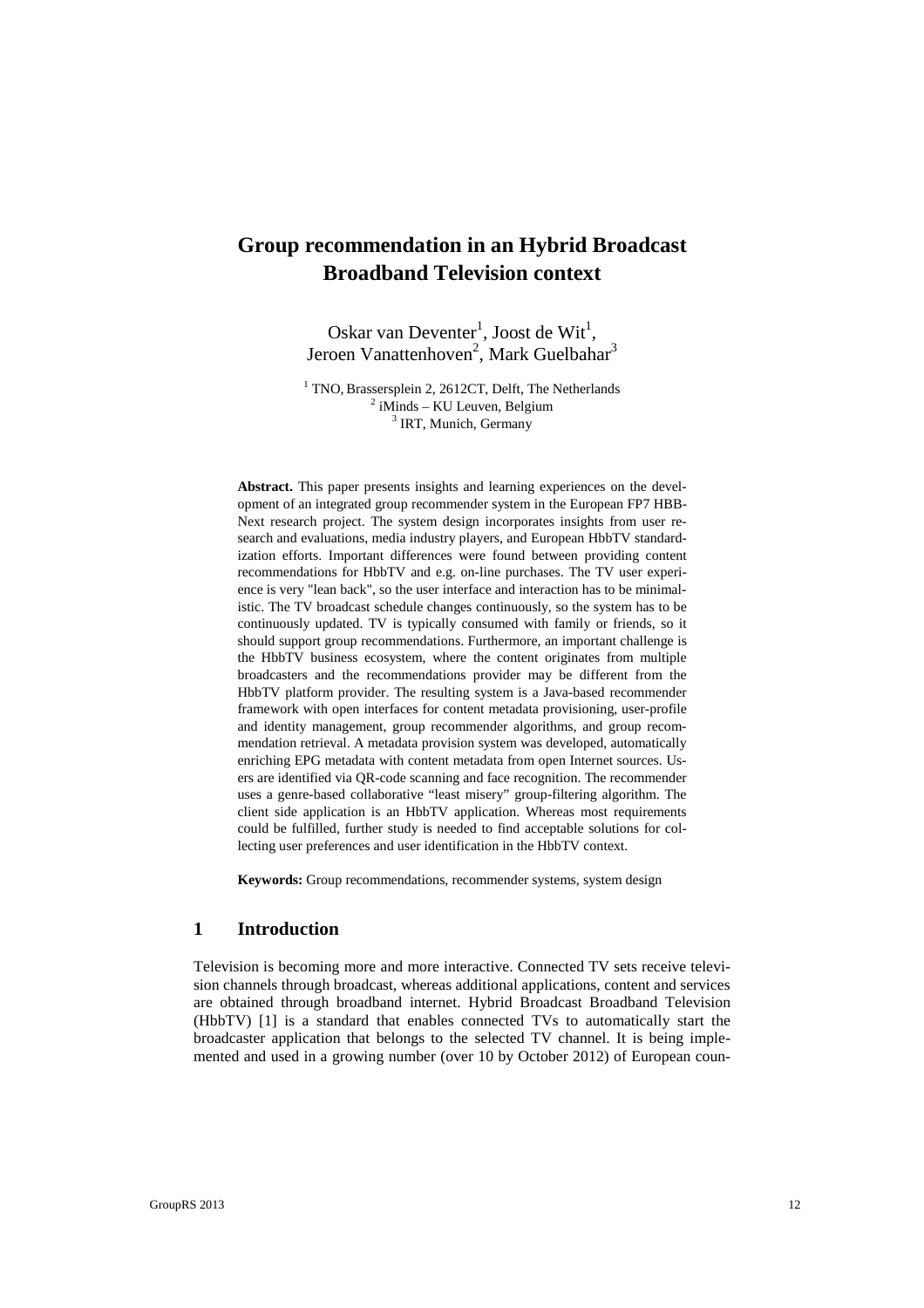tries. The European FP7 HBB-Next research project [2] is developing technologies for next-generation HbbTV. One of its research topics is multi-user content recommendations in a HbbTV context. The central use case reads: "One person watches television and retrieves a list of content recommendations. Then a second person enters the room, and is also identified by the system. Subsequently, the recommendation list changes, tailored to the taste of the two persons together." Accordingly, the focus of this paper is on HbbTV content recommendations to a relatively small group of users consuming the content together.

Providing content recommendations in an HbbTV context provides many challenges. In addition to the already enormous amount of TV programs broadcasted, the availability of online content via broadband (both live and on-demand) will further increase the content offered on the TV. Developers of recommender systems that will be deployed in this context face numerous challenges concerning the acquisition of user preferences, identification of the users, the calculation of multi-user recommendations and the presentation thereof. Furthermore, the business environment is challenging as there are many different players in the HbbTV business ecosystem, and there are different, and sometimes conflicting, business interests [3]. All of these aspects are important challenges in the development of a viable group recommender system for HbbTV.

# **2 Related work**

Content recommender systems are well-known for books (Amazon), on-line videos (YouTube) and movies (Netflix, TiVo). Traditionally, recommender systems are primarily applied in a single-user on-line / web context and a large body of research is available within this area [4, 5]. However, like regular TV, HbbTV content will typically be consumed by multiple users. Group recommendation is a research area that receives a lot of attention [4, 6, 7]. Well-known group recommender systems are, amongst others, MusixFX (music in a fitness centre) [8], PolyLens (movies) [6], Intrigue (tourist attractions) [9] and CATS (holidays) [10].

In the TV domain, where content is typically consumed by multiple users, group recommender research is performed as well. Yu's TV recommender "TV4M" recommends TV programs to multiple users by merging their individual profiles [11] using total distance minimization. However, this recommender is not deployed in a television context, but instead runs on a PC. The challenges faced when providing content recommendations in a TV context differ significantly from the PC/web context. Whereas PC has a "lean-forward" experience with active user involvement, TV is "lean-back" where the user is a passive consumer expecting minimal effort [12]. Furthermore, the user input for TV is (until recently) limited to the buttons on the remote control, and there is limited space on the TV screen.

Research questions related to the TV context are addressed by the academia as well. Vildjiounaite et al. for instance, presented a method to construct group profiles based on implicit feedback of individual users [13].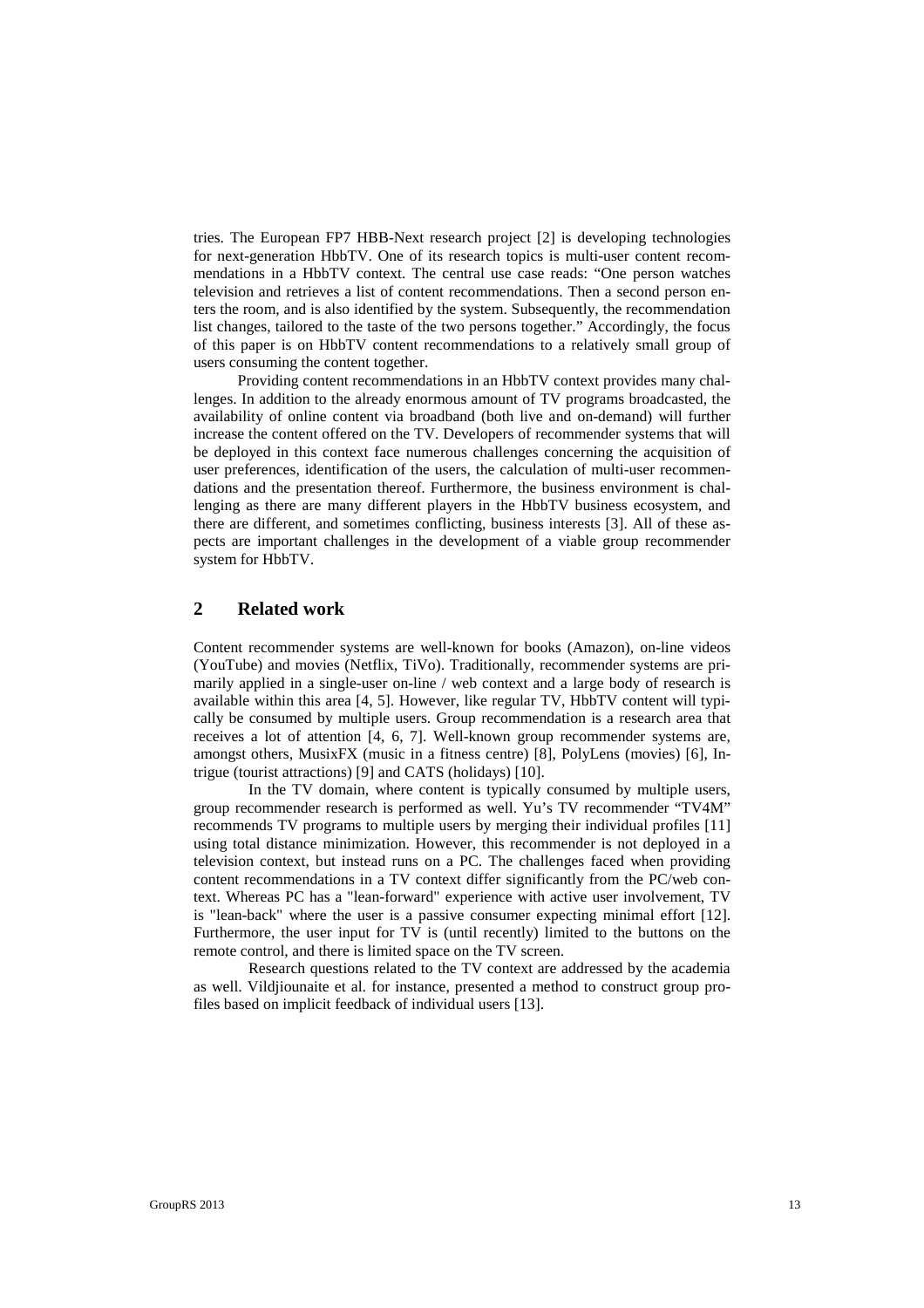# **3 Methodology**

As part of the HBB-Next project, a recommender system was developed as a collaborative effort by its partners. During its development, four sources of feedback have been used to improve and consolidate the design and implementation. Firstly, user requirements were determined via a diary study on video use in 15 households [14]. Then, different user interfaces were explored using paper prototyping. Secondly, an experiment investigating how people decide what to watch was conducted [15]. Thirdly, business aspects have been checked with service providers and broadcasters outside the consortium in feedback workshops, providing valuable input on the distribution of technical functionalities over the different business roles. Fourthly, industry adoption has been verified by contributing proposals to European HbbTV standardization, surfacing conflicting interests on identity management between broadcasters and consumer-electronics vendors.

# **4 Results & Discussion**

A generic Personal Recommendation Engine Framework (PREF) was created (and can be obtained from the authors for free for R&D purposes), since different recommender systems have so much in common and recommendation algorithm developers like to focus on the algorithms instead of the underlying cogs and gears.



**Fig. 1.** PREF framework and system components.

## **4.1 Group recommendation algorithms**

The PREF features an internal API that enables recommender system researchers and developers to easily create (group) recommendation algorithms (see Fig. 1). To calculate recommendations, generally three steps are taken:

- 1. Prediction The ratings of a user or group with respect to a list of candidate items are predicted.
- 2. Filter All items that are not relevant to the group or user, regardless the predicted rating, are removed from the list of candidate items.
- 3. Clipping The list of candidate items is turned into the actual recommendation list.

The current recommender system implements a scalable genre based collaborative filtering (GBCF) prediction strategy [16]. This prediction strategy is similar to item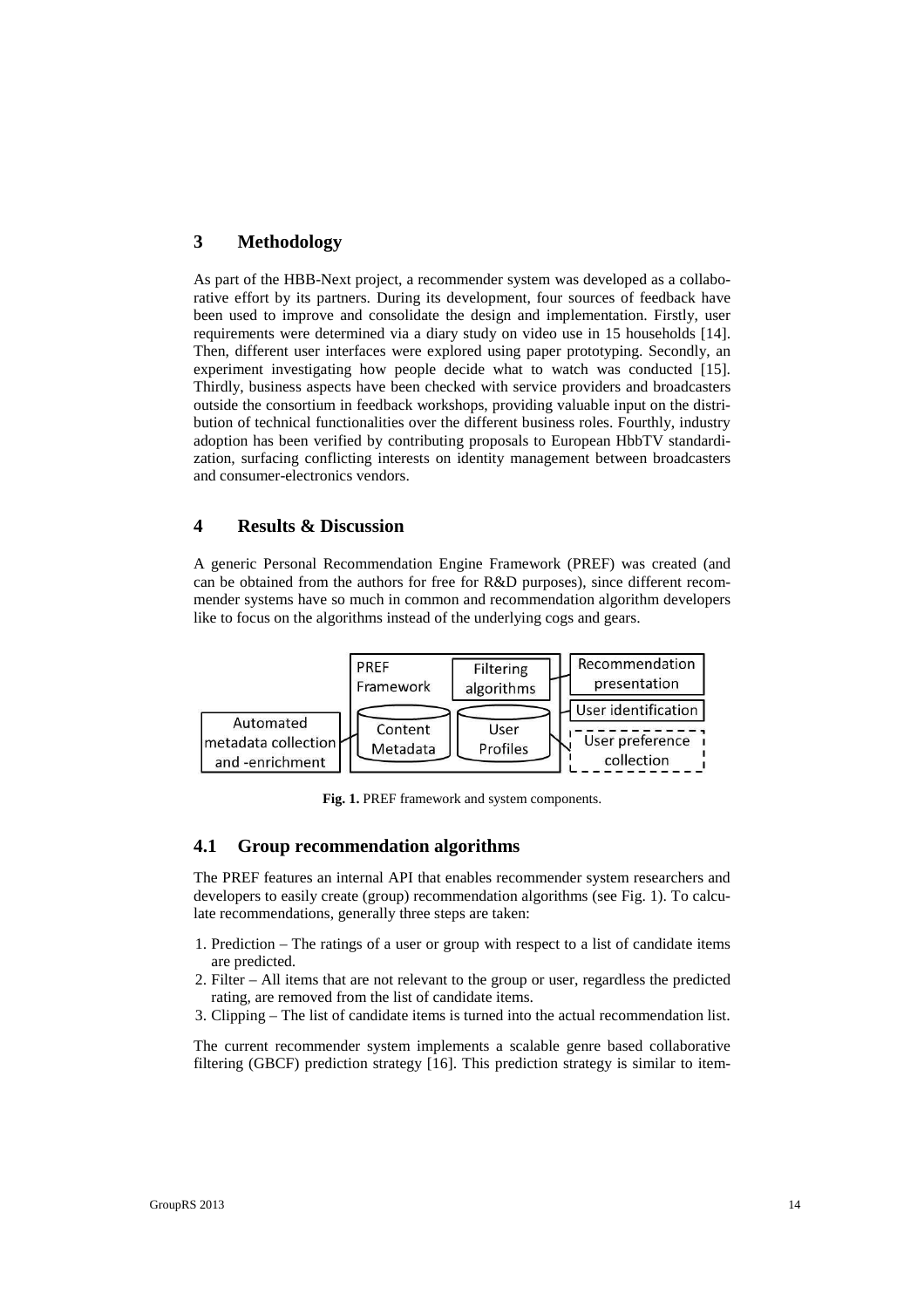based collaborative filtering, but instead of items, similar genres are calculated. This results in a much smaller and very dense user-genre matrix, which is used to predict an item's utility. The group preferences are modeled by merging the profiles of the individual users using the least misery aggregation strategy. This strategy is applied, as it is effective for small groups [7]. A utility-based filter is applied on the list of all candidate items. This filter removes all items with a predicted utility below a certain threshold. To create the final list of items that are recommended to the group several list characteristics are taken into account. All (near-)duplicate series are removed to prevent very similar episodes of the same TV series to fill the list. This makes the resulting list more diverse, which proves to contribute to the overall user satisfaction [17]. When the list contains similar items, broadcasting time determines which one remains. TV programs that are on air when the user likes to watch TV are preferred over others.

## **4.2 Automated metadata collection and enrichment**

As the TV schedule changes day by day, automated metadata collection is essential for the presentation of recommendations and also if content-based filtering is used (e.g. to improve cold start). Furthermore, extensive genre information is essential for genre based CF. Fortunately, basic TV metadata is readily available through metadata brokers, in some countries even enforced by law. A system was built that collects metadata and enriches it with additional semantic metadata that is freely available via the Internet, e.g. from DBPedia [18].

# **4.3 Collecting user preferences**

Collecting user preferences is a major bottleneck for TV program recommenders. Industry feedback taught us that users are unwilling to provide explicit content ratings in practice since providing it through a remote control is cumbersome. Therefore, an implicit (or hybrid) system is needed, based on the watching behavior of the users. This system must be able to identify who is watching TV and what content they consume. However, providing automated access to the user identities and clickstream runs into major privacy issues especially in a situation where devices that collect implicit feedback send this to a central location for processing. Another serious issue is the lack of a viable business-model to broker this profile information. In order to support content recommendations to a group of visiting friends, their profile information might need to be shared among different recommender system providers. There is probably no business incentive to share this information [3], but as long as recommender systems remain stovepipes this issue is avoided. Besides this, the collection of implicit ratings in a group context is not straightforward either. The current implementation uses a fixed user preferences database combined with explicit feedback and leaves the collection issue for further study.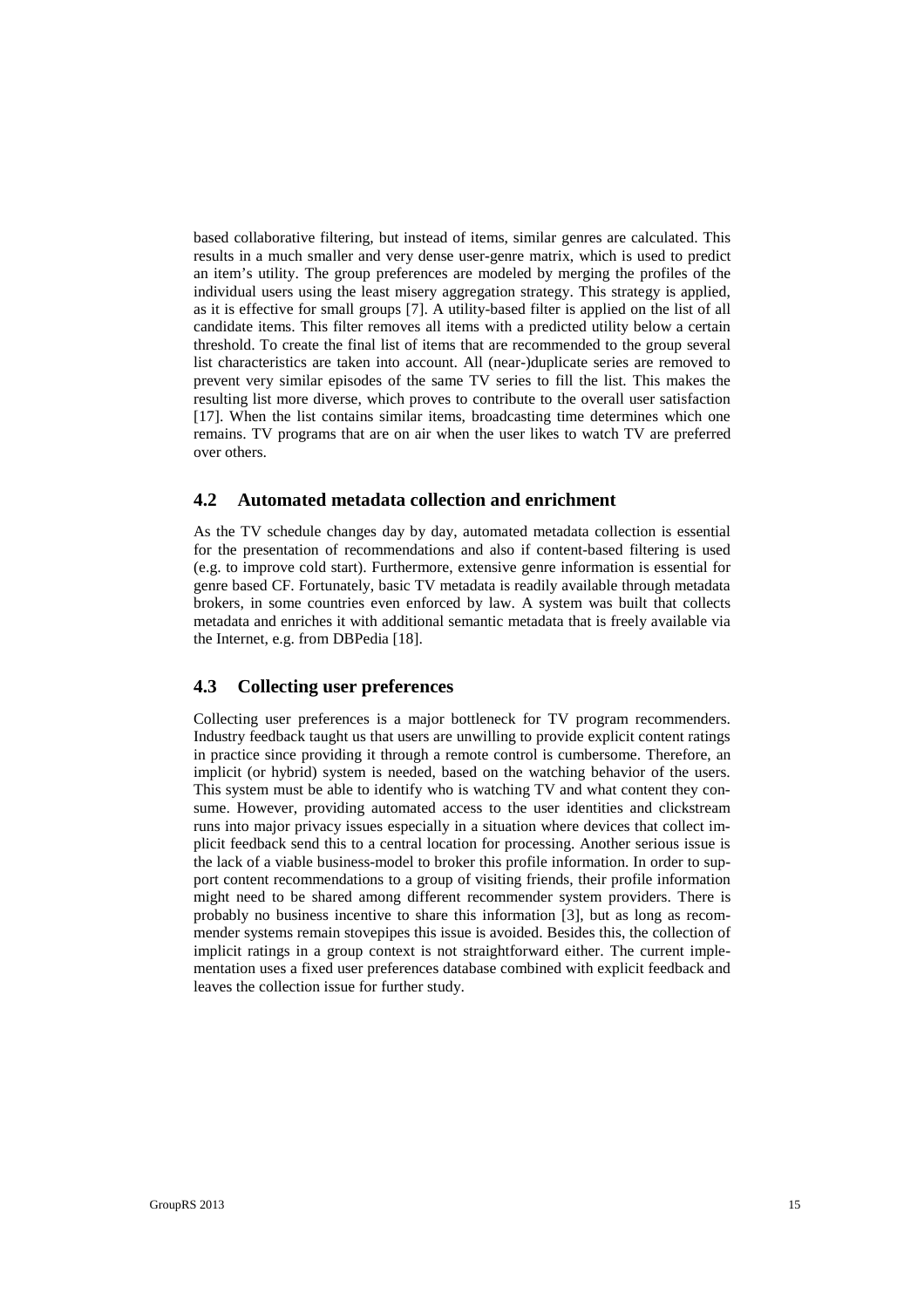## **4.4 HbbTV recommender application towards the user**

The recommender front-end was implemented as an HbbTV application, running in an HbbTV browser. The user interface was kept minimalistic and clean. The user pushes the red button on the remote control to activate the recommender. Then recommendations are requested for the identified users. The resulting recommendations are provided in a simple grid layout as shown below, which was found the most effective based on user feedback with various mock-ups. The user interface also shows who is watching, and for whom the recommendations are meant. Once an item is selected, a pop-up page presents further information about the program and offers the user various viewing/recording sharing options. The playout itself was not implemented, as these are standard TV set and HbbTV functionalities.



**Fig. 2.** User interface for obtaining group recommendations for television

Several options for user identification have been considered and implemented. The web default, a recurring manual login screen, was rejected as too user-unfriendly. Instead a QR-code with an associated smart-phone app was implemented to enable quick and reliable user identification. Users can identify themselves by scanning the unique OR-code that is displayed in the HbbTV app (see bottom right of Fig. 2). Furthermore a face and voice recognition system is integrated for an even user-friendlier identification of a limited set of predefined users. A Kinect camera that is placed on top of the TV provides an audio and video stream in which a predefined set of faces and speakers are to be recognized.

 User identification proved to be a contentious issue from the industry feedback. Whereas broadcasters need access to user identity, equipment vendors are unwilling to provide it as they either want to keep the user identity for their own services, or they see no business in identity management services. Also some blocking privacy issues were identified, e.g. strict laws on the use of cookies in browsers.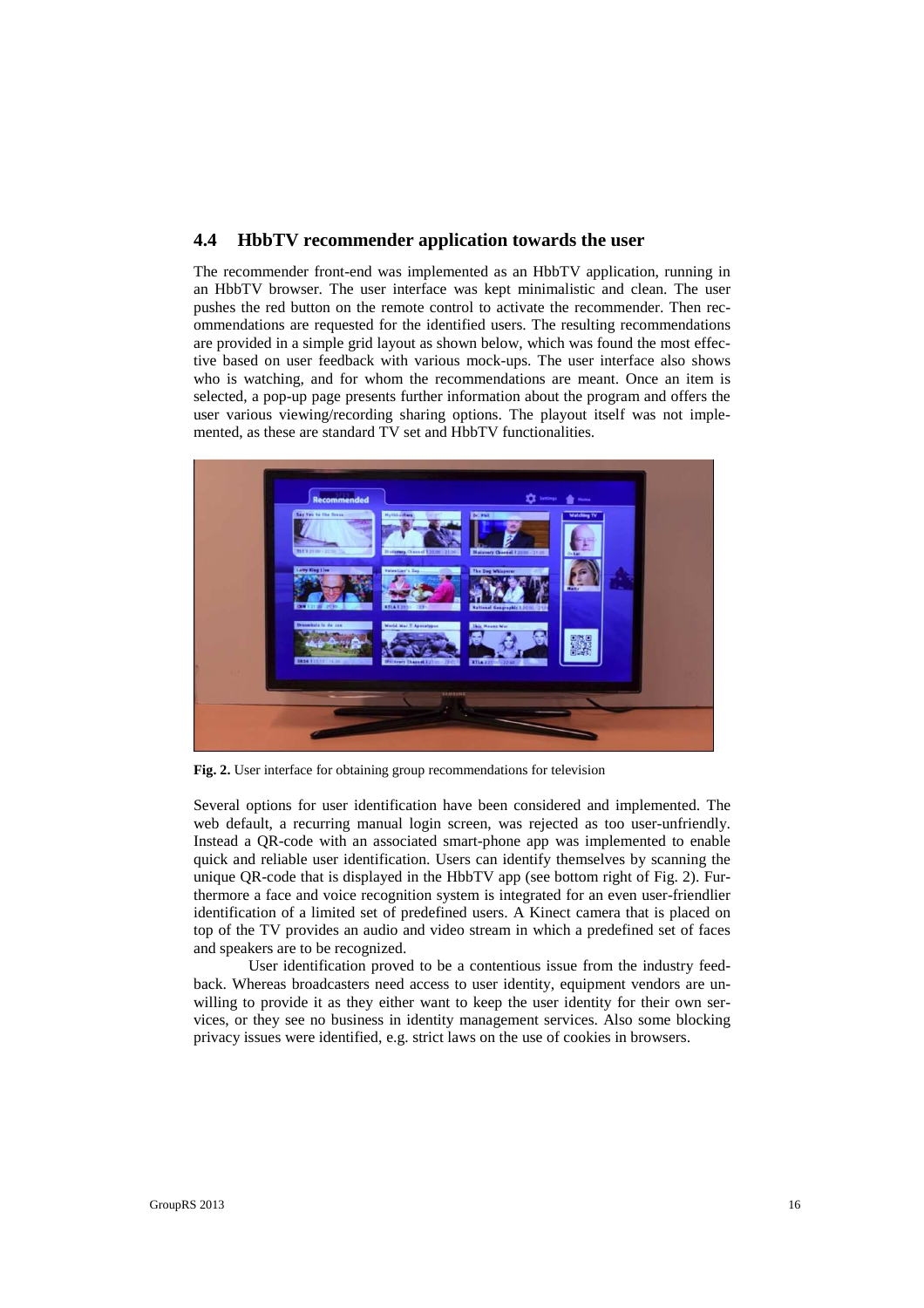# **5 Conclusion & Future Work**

In this paper, we have presented a group recommender system for the HbbTV context, including solutions for user identification, automated metadata enrichment, group recommender algorithms and user interaction. The system was developed with active involvement of end users, players in the media industry and European standardization.

Whereas most technical challenges seem solvable, conflicting requirements have been identified between user experience and business models. There is no clear place for an "identity provider" role in the current HbbTV ecosystem, and the collection of implicit feedback runs into both business and privacy objections.

Future work will focus on how to use implicit feedback derived from observed group behavior in the dynamic home context. How does the "real group preference" relate to the least-misery aggregate of preference? How should the system explain the recommendations ("reasoning"), given the limitations of the TV environment? How can the system shield the user's privacy to third parties, including co-watching friends and family? And most importantly, what is the business for group recommendations for TV programs?

#### **6 Acknowlegements**

The research leading to these results has received funding from the EC Seventh Framework Programme (FP7/2007-2013) under Grant Agreement n°287848 (HBB-Next).

## **7 References**

- 1. ETSI, "Hybrid Broadcast Broadband TV", ETSI specification TS 102 796, 2012, http://www.etsi.org/deliver/etsi\_ts/102700\_102799/102796/, see also http://www.hbbtv.org/
- 2. FP7 HBB-Next project: http://hbb-next.eu/index.php
- 3. van Deventer, M.O.; de Wit, J.; Gerrits, B.; Guelbahar, M.; Probst, M., "HBB-Next: Providing independent content recommendations in a next-generation hybrid broadcast broadband TV ecosystem", Wireless and Mobile Networking Conference (WMNC), 2012 5th Joint IFIP , pp.114,117, 19-21 Sept. 2012
- 4. Ricci, F. et al, "Recommender Systems Handbook", Springer, 2011
- 5. Adomavicius, G. et al, "Toward the next generation of recommender systems: A survey of the state-ofthe-art and possible extensions", IEEE Transactions on Knowledge and Data Engineering 17, no. 6, 734–749, 2005.
- 6. O'Connor, M. et al, "PolyLens: A recommender system for groups of users", Proceedings of the Seventh European Conference on Computer Supported Cooperative Work, ECSCW, 2001.
- 7. Masthoff, J., "Group modeling: Selecting a sequence of television items to suit a group of viewers". User Model and User-Adapted Interation, vol. 14, pp. 37–85, 2004.
- 8. McCarthy, J.F. et al, "MusicFX: an arbiter of group preferences for computer supported collaborative workouts", Proceedings of the 1998 ACM conference on Computer supported cooperative work (CSCW '98). ACM, New York, NY, USA, 363-372, 1998.
- 9. Ardissono, L., et al, "Intrigue: Personalized Recommendation Of Tourist Attractions For Desktop And Handset Devices", Applied Artificial Intelligence 17 (8-9), 687-714, 2003.
- 10. McCarthy, K., et al, "The needs of the many: a case-based group recommender system", Proceedings of the 8th European conference on Advances in Case-Based Reasoning (ECCBR'06), Thomas R. Roth-Berghofer, et al (Eds.). Springer-Verlag, Berlin, Heidelberg, 196-210, 2006.